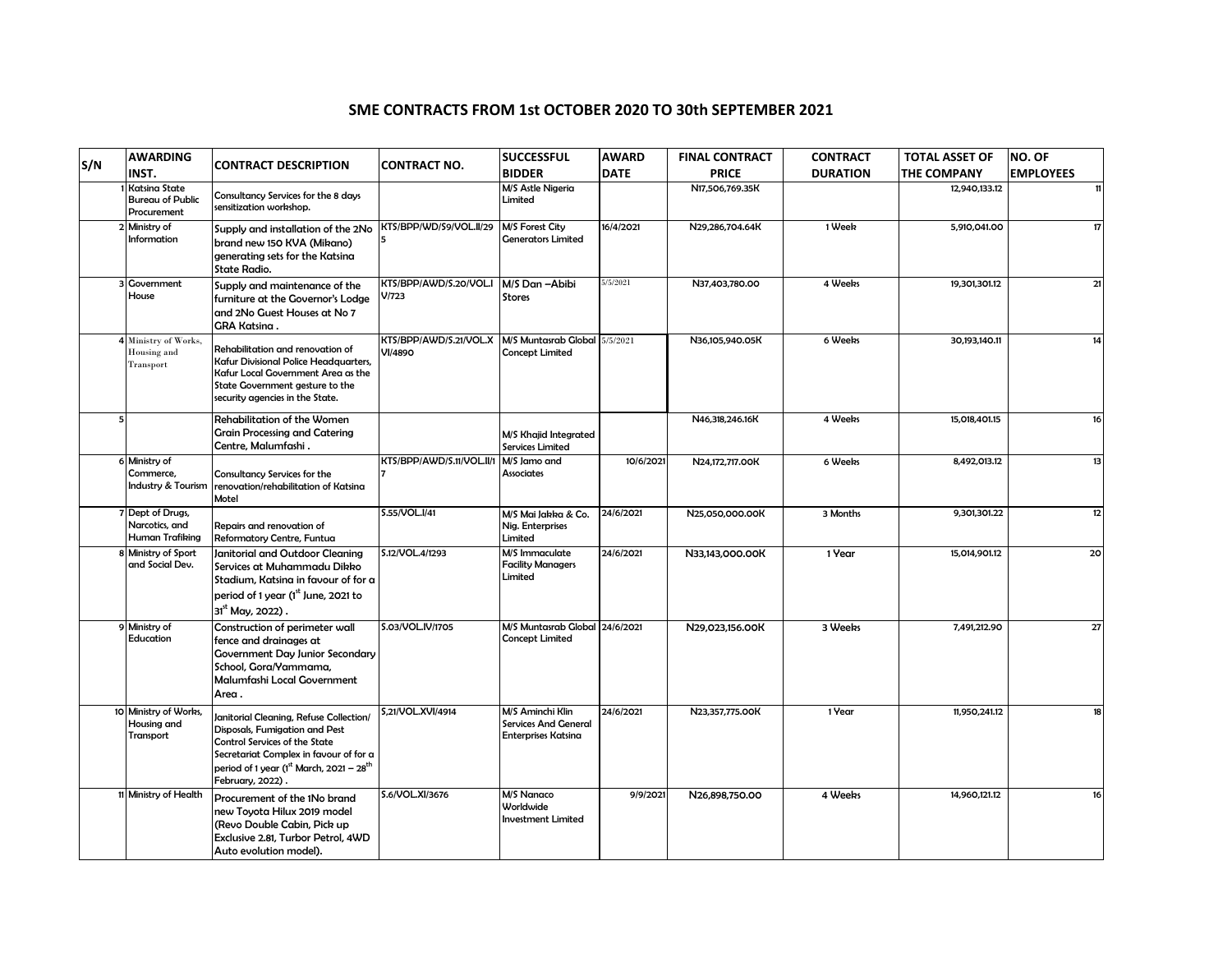|    | 12 Ministry of Health |                                                                                  |                 | M/S A. H.                  |                  |                           | 4 Weeks  |               | 12 |
|----|-----------------------|----------------------------------------------------------------------------------|-----------------|----------------------------|------------------|---------------------------|----------|---------------|----|
|    |                       | Renovation and rehabilitation of S.6/VOL.XI/3670<br>Dankama Comprehensive Health |                 | Maitangaran                | 9/9/2021         | N24,991,221.83K           |          | 23,890,431.69 |    |
|    |                       | Centre (Lot 1) in Katsina Senatorial                                             |                 | Investment                 |                  |                           |          |               |    |
|    |                       | Zone.                                                                            |                 |                            |                  |                           |          |               |    |
|    |                       |                                                                                  |                 | M/S ASG General            |                  |                           |          | 14.901.445.12 |    |
|    | 13 Ministry of Health | Renovation and rehabilitation of S.6/VOL.XI/3671                                 |                 | Merchants                  | 9/9/2021         | N24,989,042.31K           | 4 Weeks  |               | 23 |
|    |                       | Danmusa Comprehensive Health                                                     |                 |                            |                  |                           |          |               |    |
|    |                       | Centre (Lot 2) in Katsina                                                        |                 |                            |                  |                           |          |               |    |
|    |                       | Senatorial Zone.                                                                 |                 |                            |                  |                           |          |               |    |
|    | 14 Ministry of Health | Renovation and rehabilitation of                                                 |                 | M/S Amafar                 |                  | 9/9/2021 N24,988,500.02K  | 4 Weeks  | 16,849,901.12 | 27 |
|    |                       | Kankia Comprehensive Health                                                      |                 | <b>Integrated Concept</b>  |                  |                           |          |               |    |
|    |                       | Centre (Lot 3) in Daura Senatorial                                               |                 |                            |                  |                           |          |               |    |
|    |                       | Zone.                                                                            | S.6/VOL.XI/3672 |                            |                  |                           |          |               |    |
|    | 15 Ministry of Health | Renovation and rehabilitation of                                                 |                 | M/S Mailambu               |                  | 7/10/2021 N24,976,062.67K | 4 Weeks  | 12,890,294.00 |    |
|    |                       | Sandamu Comprehensive Health                                                     |                 | <b>Sons Limited</b>        |                  |                           |          |               |    |
|    |                       | Centre (Lot 4) in Daura Senatorial                                               |                 |                            |                  |                           |          |               |    |
|    |                       | Zone.                                                                            | S.6/VOL.XI/3702 |                            |                  |                           |          |               |    |
|    | 16 Ministry of Health | Award of the contract for the                                                    |                 | M/S<br>Amafar              |                  | 7/10/2021 N24,991,705.11K | 4 Weeks  | 11,949,024.53 | 17 |
|    |                       | renovation and rehabilitation of                                                 |                 | <b>Integrated Concept</b>  |                  |                           |          |               |    |
|    |                       |                                                                                  |                 |                            |                  |                           |          |               |    |
|    |                       | Dandume Comprehensive Health                                                     |                 |                            |                  |                           |          |               |    |
|    |                       | Centre (Lot 5) in Funtua                                                         |                 |                            |                  |                           |          |               |    |
|    |                       | Senatorial Zone.                                                                 | S.6/VOL.XI/3674 |                            |                  |                           |          |               |    |
|    | 17 Ministry of Health | Renovation and rehabilitation of                                                 |                 | M/S<br>Amafar              |                  | 7/10/2021 N24,988,344.95K | 4 Weeks  | 8,500,214.12  | 21 |
|    |                       | Bakori Comprehensive Health                                                      |                 | <b>Integrated Concept</b>  |                  |                           |          |               |    |
|    |                       | Centre (Lot 6) in Funtua                                                         |                 |                            |                  |                           |          |               |    |
|    |                       | Senatorial Zone.                                                                 | S.6/VOL.XI/3675 |                            |                  |                           |          |               |    |
|    | 18 Dept. of Rural &   | Rehabilitation of Kakumi Semi                                                    |                 | $\overline{M/S}$<br>Real   |                  | 9/9/2021 N33,100,000.00   | 2 Months | 13,991,001.45 | 14 |
|    |                       | Semi-Urban Water   Water Supply Scheme.                                          |                 | Phenomenon                 |                  |                           |          |               |    |
|    | Supply                |                                                                                  |                 | Integral<br>Services       |                  |                           |          |               |    |
|    |                       |                                                                                  | S.53/VOL.I/162  | Limited                    |                  |                           |          |               |    |
|    | 19 Dept. Power &      | Provision of power supply to                                                     |                 | M/S Jaiz<br>Energy         |                  | 9/9/2021 N36,061,173.98K  | 18 Weeks | 17,940,551.10 | 16 |
|    | <b>Energy and REB</b> | Unguwar Shudi in Bakori Local                                                    |                 | Nigeria Limited            |                  |                           |          |               |    |
|    |                       | Government Area.                                                                 | S.35/VOL.II/228 |                            |                  |                           |          |               |    |
|    | 20 Ministry of Health |                                                                                  |                 | M/S<br>Able                | Links 28/9/2021  |                           | 4 Weeks  | 18.950.334.00 | 13 |
|    |                       | Renovation and rehabilitation of                                                 |                 |                            |                  | N37,993,863.84K           |          |               |    |
|    |                       | Charanchi Comprehensive Health                                                   |                 | Construction               |                  |                           |          |               |    |
|    |                       | Centre (Lot 1) in Katsina Senatorial                                             |                 | Limited                    |                  |                           |          |               |    |
|    |                       | Zone.                                                                            | S.06/VOL.I/3699 |                            |                  |                           |          |               |    |
|    | 21 Ministry of Health | Renovation and rehabilitation of                                                 |                 | M/S                        | Ashnur 28/9/2021 | N37,996,411.99K           | 4 Weeks  | 22.958.011.12 | 12 |
|    |                       | Magama Jibia Comprehensive                                                       |                 | <b>Engineering Limited</b> |                  |                           |          |               |    |
|    |                       | Health Centre (Lot 2) in Katsina                                                 |                 |                            |                  |                           |          |               |    |
|    |                       | <b>Senatorial Zone</b>                                                           | S.06/VOL.I/3700 |                            |                  |                           |          |               |    |
|    | 22 Ministry of Health | Renovation and rehabilitation of                                                 |                 | Muntasrab 28/9/2021<br>M/S |                  | N37,720,297.81K           | 4 Weeks  | 14,588,101.18 | 20 |
|    |                       | Kusada Comprehensive Health                                                      |                 | <b>Global</b><br>Concept   |                  |                           |          |               |    |
|    |                       | Centre (Lot 3) in Daura Senatorial                                               |                 | Limited                    |                  |                           |          |               |    |
|    |                       | Zone.                                                                            | S.6/VOL.VI/3701 |                            |                  |                           |          |               |    |
|    | 23 Ministry of Health | Renovation and rehabilitation of                                                 |                 | M/S Mailambu<br>-&         |                  | N38,000,000.00K           | 2 Months | 12,950,241.12 | 27 |
|    |                       | Dutsi Comprehensive Health                                                       |                 | Sons Limited               |                  |                           |          |               |    |
|    |                       | Centre (Lot 4) in Daura Senatorial                                               |                 |                            |                  |                           |          |               |    |
|    |                       | Zone.                                                                            | S.6/VOL.XI/3672 |                            |                  |                           |          |               |    |
| 24 |                       | Renovation and rehabilitation of                                                 |                 | M/S<br>Muntasrab           |                  | N37,958,281.98K           | 18 Weeks | 17,991,582.12 | 18 |
|    |                       | Sabuwa Comprehensive Health                                                      |                 | Global                     |                  |                           |          |               |    |
|    |                       | Centre (Lot 5) in Funtua                                                         |                 | Concept<br>Limited         |                  |                           |          |               |    |
|    |                       | Senatorial Zone.                                                                 |                 |                            |                  |                           |          |               |    |
|    |                       |                                                                                  | S.6/VOL.XI/3702 |                            |                  |                           |          |               |    |